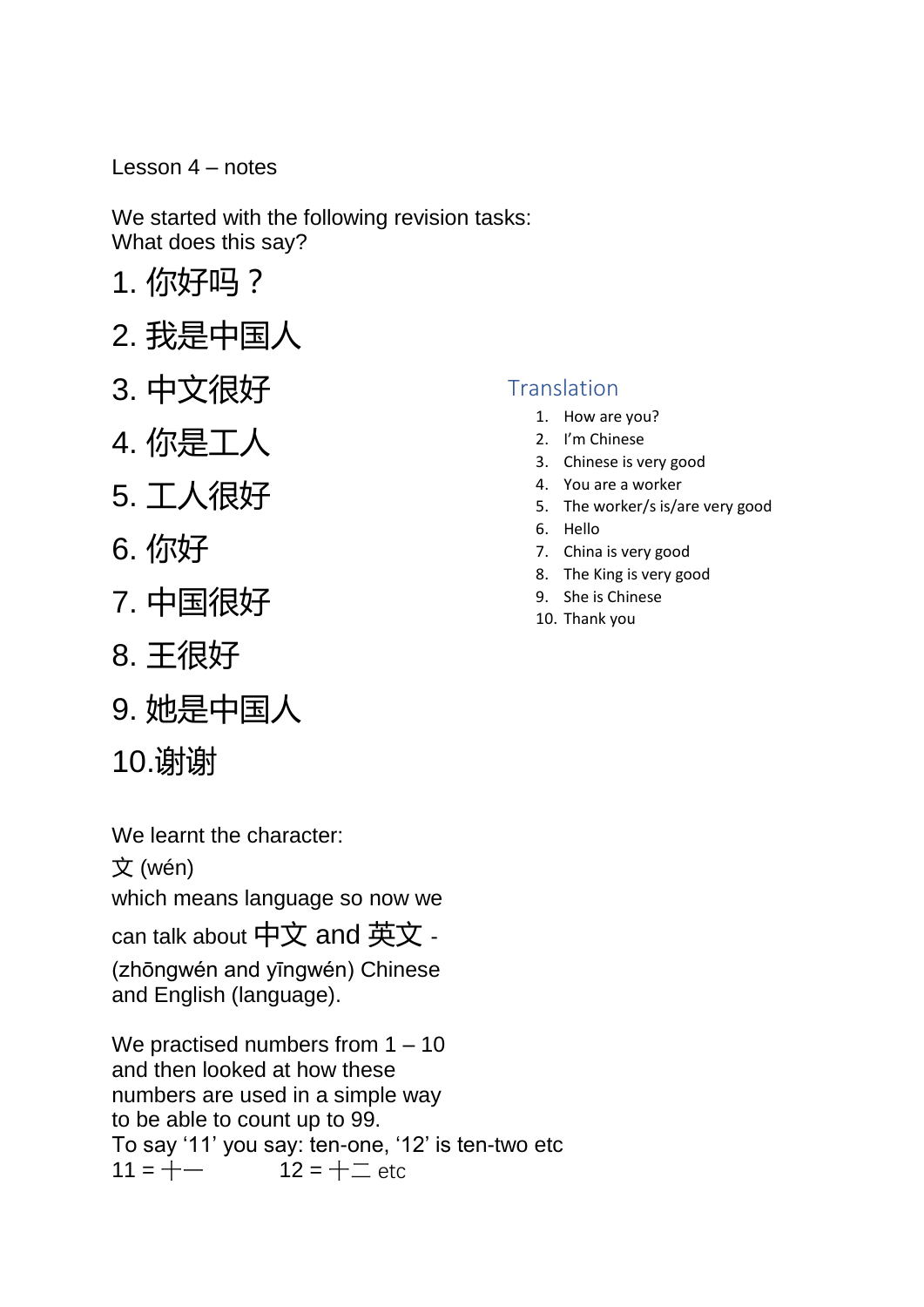When you get to 20 you simply say two-tens, 30 is three-tens, 40 is fourtens etc 二十, 三十, 四十

So 23 = 二十三 65 = 六十五 99 = 九十九

## **Writing**

The character 也 means 'also, too'

To write: 'he' or 'she' you put either the 'person' component or the 'woman' component in front of it.

 $\theta$  = ye = also  $\theta = \tan^{-1} \theta$  = she  $m = t\bar{a}$  = he In speech you can't tell if '' means 'he' or 'she' but in writing you can.

One last expression we learnt was how to say "Pleased to meet you"



You can also express this by saying hěn gāoxìng rènshì nǐ

Here's a reminder to keep practising with the set of online flashcards on Quizlet:

<https://quizlet.com/155284207/mandarin-beginners-1-2016-flash-cards/>